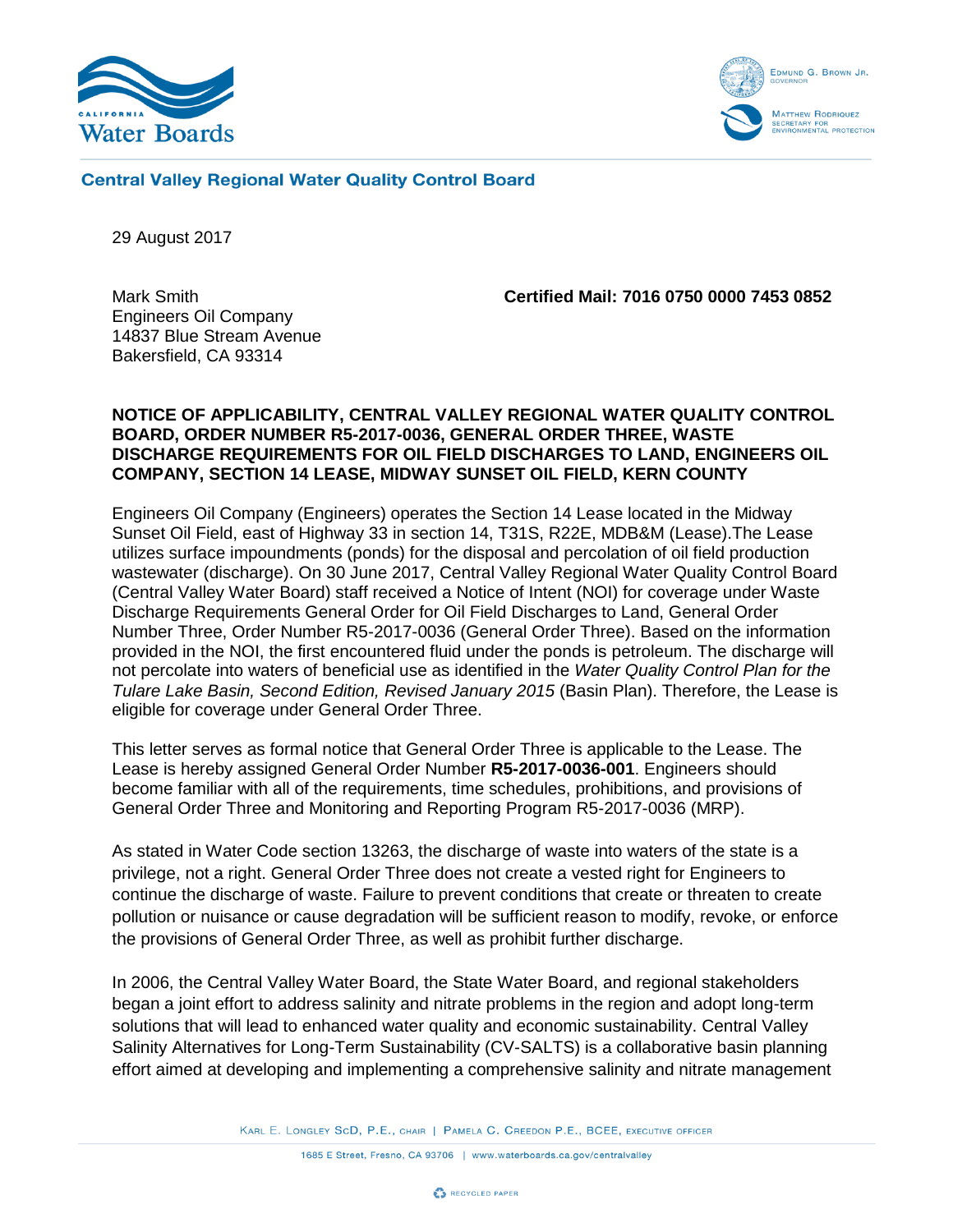program. The CV-SALTS effort might effect changes to the Basin Plan that would necessitate the re-opening of General Order Three.

# **FACILITY SPECIFIC REQUIREMENTS**

Engineers will maintain exclusive control of the discharge and shall comply with all of the conditions of General Order Three and the MRP.

The discharge volumes shall not exceed 832 barrels per month (the maximum monthly average produced wastewater flow to ponds between 26 November 2004 and 26 November 2014), or the maximum design flow of the ponds as described in the NOI. If discharge volumes increase, it will be considered a facility expansion. Any increase beyond the monthly average discharge volume constitutes a facility expansion requiring an evaluation under the California Environmental Quality Act (CEQA).

According to the NOI, the discharge does not contain fluids from wells that have been stimulated. If this condition changes, Engineers must inform the Central Valley Water Board. The discharge of fluids used in "well stimulation treatment", as defined by CCR, title 14, section 1761 (including hydraulic fracturing, acid fracturing, and acid matrix stimulation), to land is prohibited.

According to information submitted in the NOI, the discharge may contain additives or their constituents. The MRP includes monitoring and reporting of chemicals and additives. Engineers should become familiar with those requirements.

The discharge shall remain in the ponds at all times. In the case of emergency, the discharge shall remain within secondary containment structures. Emergencies shall be reported to the California Governor's Office of Emergency Services (Cal OES). Discharge of wastes other than those described in the NOI is prohibited. If the method of waste disposal changes, Engineers must submit a Report of Waste Discharge (Form 200).

According to information provided in the NOI, the discharge does not leave the ponds and structures are surrounded by berms. Storm water at the Lease is contained. Order Number 2014-0057-DWQ (NPDES General Permit CAS000001) specifies waste discharge requirements for discharges of storm water associated with industrial activities. If the conditions or regulatory policies change, the Lease may need coverage under NPDES General Permit CAS000001. The Lease does not require coverage under NPDES General Permit CAS000001 at this time.

Failure to comply with the requirements in General Order Three and the MRP could result in an enforcement action as authorized by provisions of the California Water Code. A copy of General Order Three and the MRP can be found online at:

[http://www.waterboards.ca.gov/centralvalley/board\\_decisions/adopted\\_orders/general\\_orders/r5](http://www.waterboards.ca.gov/centralvalley/board_decisions/adopted_orders/general_orders/r5-2017-0036.pdf) [-2017-0036.pdf](http://www.waterboards.ca.gov/centralvalley/board_decisions/adopted_orders/general_orders/r5-2017-0036.pdf)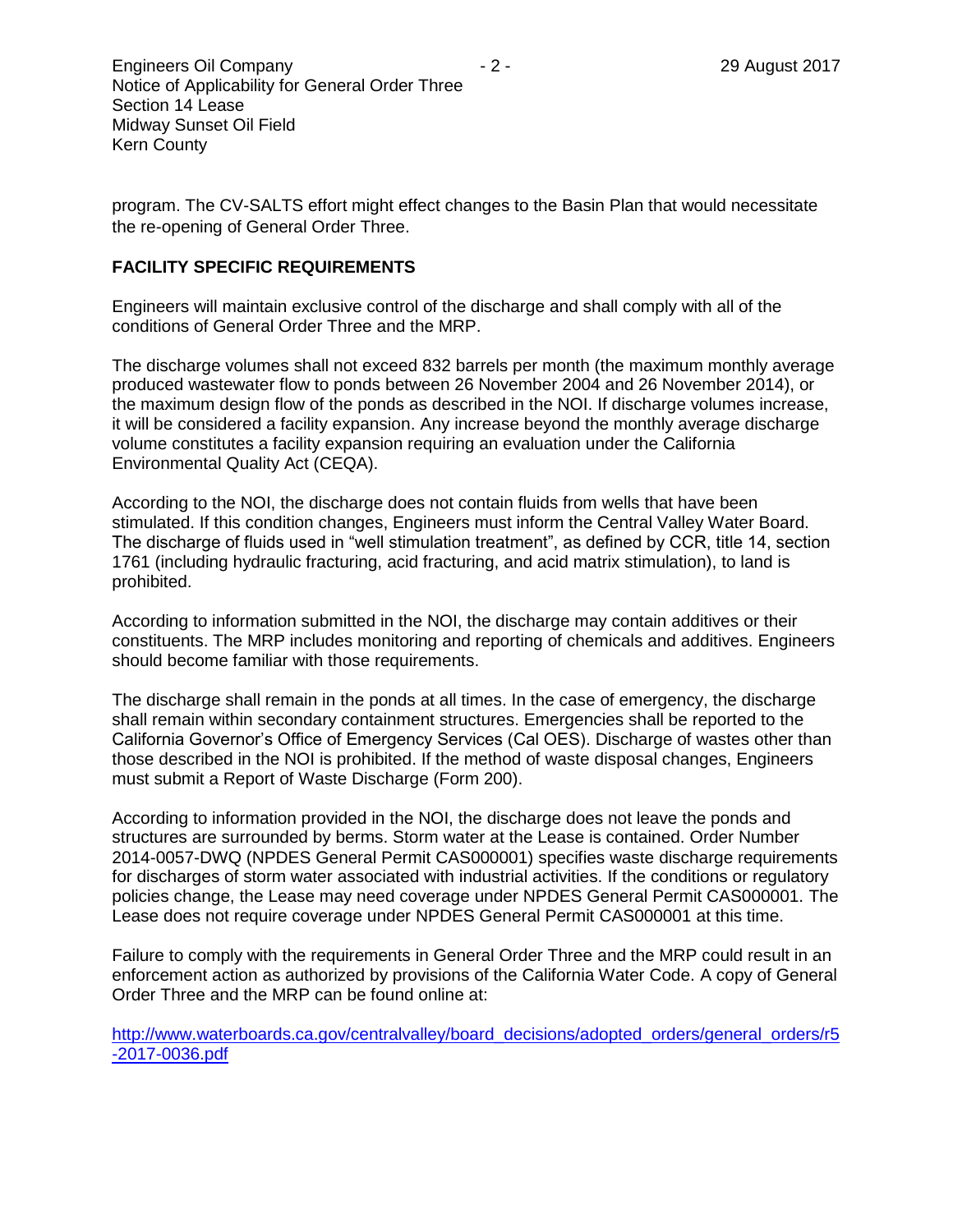The required annual fee specified in the annual billing from the State Water Board shall be paid until coverage under General Order Three is officially terminated. Engineers must notify the Central Valley Water Board in writing to request termination.

The MRP requires extensive monitoring of the Lease and the discharge. Engineers must comply with the Central Valley Water Board's Standard Provisions and Reporting Requirements for Waste Discharge Requirements, dated 1 March 1991 (Standard Provisions). The MRP can be modified if Engineers provides sufficient data to support the proposed changes. If monitoring consistently shows no significant variation in magnitude of a constituent concentration or parameter after a statistically significant number of sampling events, Engineers may request the MRP be revised by the Executive Officer to reduce monitoring frequency or minimize the list of constituents. The proposal must include adequate technical justification for reduction in monitoring frequency. A copy of the Standard Provisions can be found online at:

## [http://www.waterboards.ca.gov/centralvalley/board\\_decisions/adopted\\_orders/std\\_provisions/w](http://www.waterboards.ca.gov/centralvalley/board_decisions/adopted_orders/std_provisions/wdr-mar1991.pdf) [dr-mar1991.pdf](http://www.waterboards.ca.gov/centralvalley/board_decisions/adopted_orders/std_provisions/wdr-mar1991.pdf)

Within 90 days of receipt of this letter, Engineers shall submit written certification that acceptable flow meters have been installed at a location or locations to ensure the accurate measurement of all discharge flows. The certification shall be accompanied by: (1) a description of the flow metering devices installed, (2) a diagram showing their locations at the Lease, and (3) evidence demonstrating that the devices were properly calibrated. An engineered alternative may be used if approved in writing by the Central Valley Water Board's Executive Officer. The Central Valley Water Board will review the MRP periodically and revise requirements when necessary.

Any person aggrieved by this action of the Central Valley Water Board may petition the State Water Board to review this action in accordance with Water Code section 13320 and CCR, title 23, sections 2050 and following. The State Water Board must receive the petition by 5:00 p.m., 30 days after the date of this Notice of Applicability, except that if the thirtieth day following the date falls on a Saturday, Sunday, or state holiday, the petition must be received by the State Water Board by 5:00 p.m. on the next business day.

### **SUBMISSIONS**

The Central Valley Water Board has gone to a paperless office system. All regulatory documents, submissions, materials, data, monitoring reports, and correspondence should be converted to a searchable Portable Document Format (PDF) and submitted electronically.

Documents that are less than 50 MB should be emailed to: [centralvalleyfresno@waterboards.ca.gov.](mailto:centralvalleyfresno@waterboards.ca.gov)

Documents that are 50 MB or larger should be transferred to a disk and mailed to the Central Valley Water Board office at 1685 E Street, Fresno, CA 93706.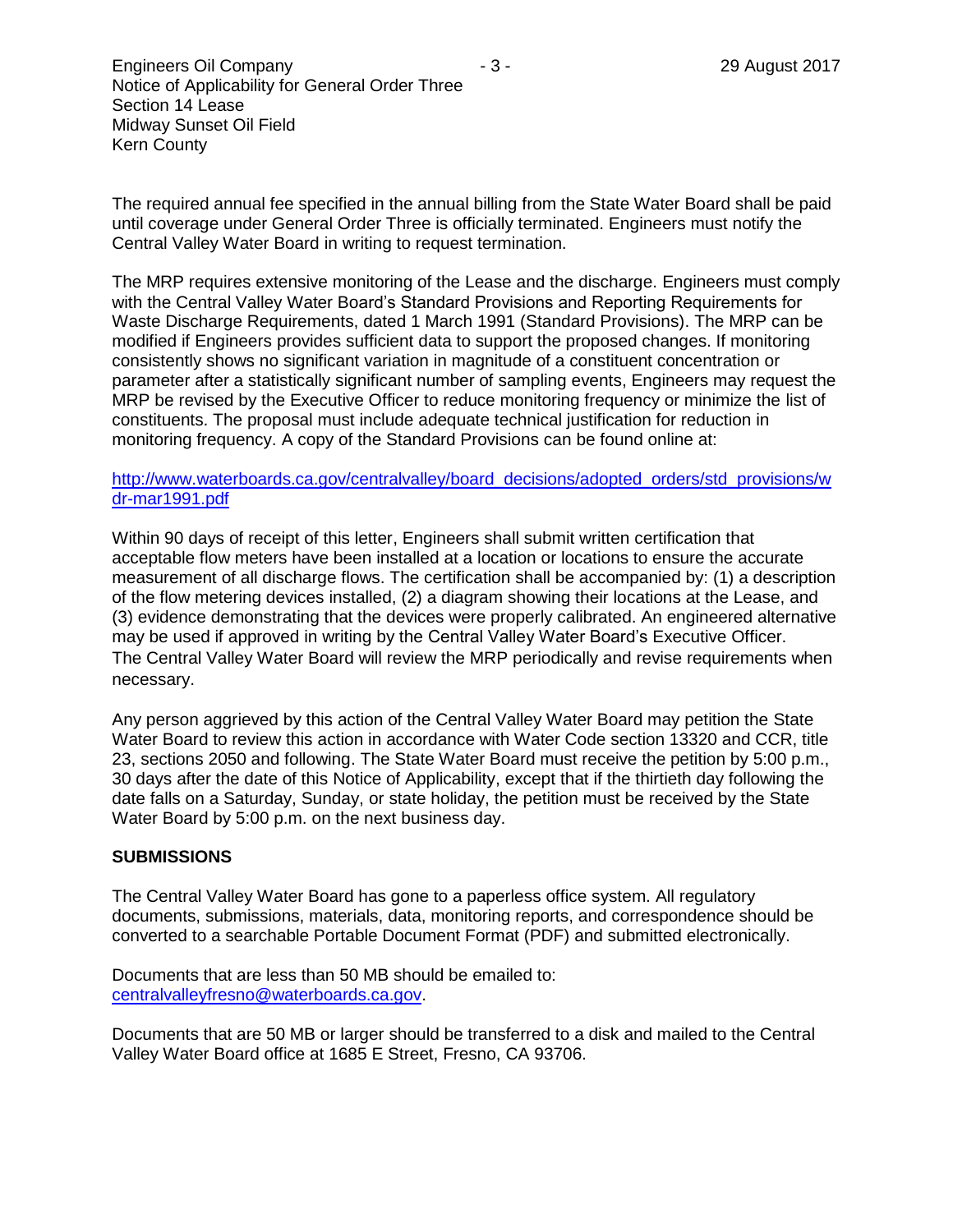**Engineers Oil Company** Notice of Applicability for General Order Three Section 14 Lease Midway Sunset Oil Field Kern County

Please review the attached memorandum for more information. If you have any questions regarding this matter, please contact Rebecca T. Asami of this office at (559) 445-5548 or by email at Rebecca.Asami@waterboards.ca.gov.

. 4 -

Clay L. Rolgers

for Pamela Creedon<br>Executive Officer

29 August 2017 Memorandum Enclosures: 1 March 1991 Standard Provisions **General Order Three** 

cc: William V. Pipes, PG, Amec Foster Wheeler Environment and Infrastructure, Fresno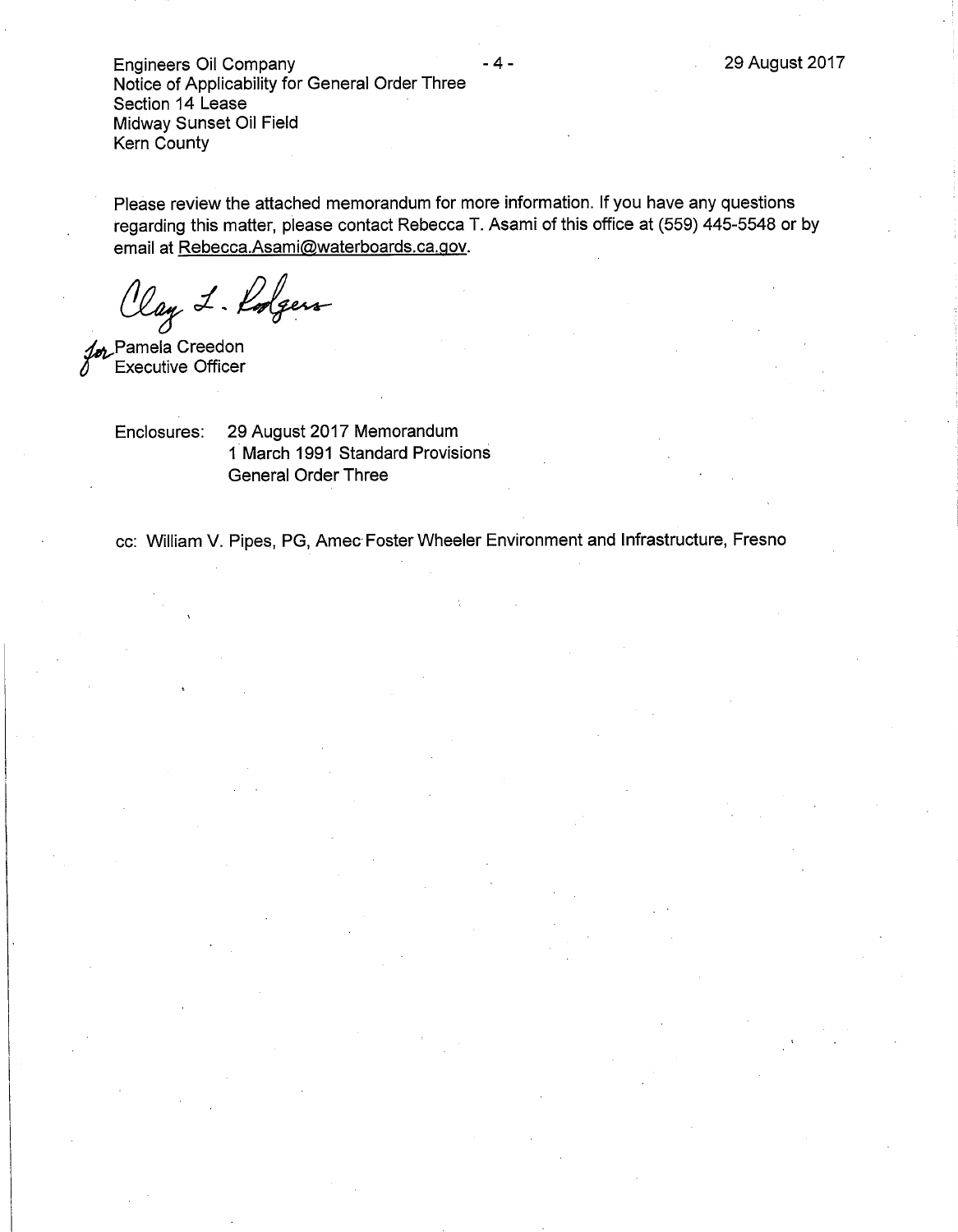



EDMUND G. BROWN JR.

MATTHEW RODRIQUEZ

## Central Valley Regional Water Quality Control Board

TO: **Clav Rodgers Assistant Executive Officer** 

**FROM:** Ronald Holcomb **Senior Engineering Geologist** PG No. 6725

 $\sqrt{\frac{2}{\pi}}$ 

Rebecca T. Asami Engineering Geologist<sup>T</sup>

DATE: 29 August 2017

#### **SUBJECT:** NOTICE OF APPLICABILITY, CENTRAL VALLEY REGIONAL WATER QUALITY CONTROL BOARD, ORDER NUMBER R5-2017-0036, GENERAL ORDER THREE, WASTE DISCHARGE REQUIREMENTS FOR OIL FIELD DISCHARGES TO LAND, ENGINEERS OIL COMPANY, SECTION 14 LEASE, MIDWAY SUNSET OIL FIELD, KERN COUNTY

Engineers Oil Company (Engineers) operates the Section 14 Lease located in the Midway Sunset Oil Field, east of Highway 33 in section 14, T31S, R22E, MDB&M (Lease) On 30 June 2017, Central Valley Regional Water Quality Control Board (Central Valley Water Board) staff received a Notice of Intent (NOI) for coverage under Waste Discharge Requirements General Order for Oil Field Discharges to Land, General Order Number Three, Order Number R5-2017-0036 (General Order Three). The NOI was prepared by Amec Foster Wheeler Environment and Infrastructure on behalf of Engineers. This memorandum provides a summary of the information provided in the NOI, and the applicability of the Lease to be covered under General Order Three.

# **BACKGROUND INFORMATION**

The Lease utilizes two unlined surface impoundments (ponds) for the disposal and percolation of oil field produced wastewater (discharge). General Order Three regulates oil field wastewater discharges where first encountered groundwater does not support beneficial uses as identified in the Water Quality Control Plan for the Tulare Lake Basin, Second Edition, Revised January 2015 (Basin Plan), or where there is no first encountered groundwater.

## **Pond Dimensions**

| Pond | <b>Surface Area</b> | Volume* | <b>Depth</b> | Units |
|------|---------------------|---------|--------------|-------|
| One  | 525                 | 3,413   | 6.5          | Feet  |
| Two  | 414                 | 2,484   |              | Feet  |

Surface area in square feet and volume in cubic feet.

KARL E. LONGLEY SCD, P.E., CHAIR | PAMELA C. CREEDON P.E., BCEE, EXECUTIVE OFFICER

1685 E Street, Fresno, CA 93706 | www.waterboards.ca.gov/centralvalley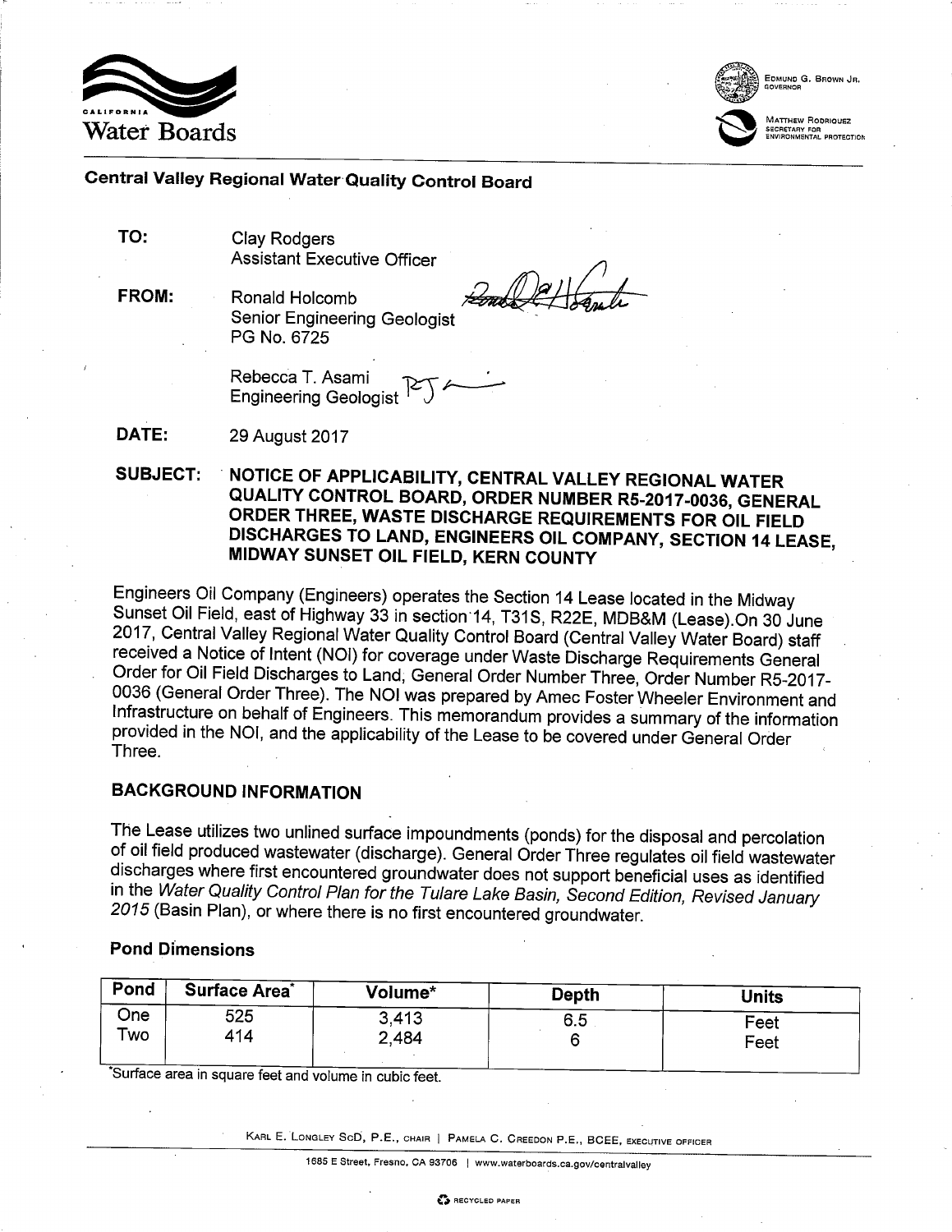The Lease has wash tanks which are used to separate oil and water. Oil flows to stock tanks and produced wastewater flows to the ponds where the discharge is allowed to evaporate and percolate.

# **DISCHARGE CHARACTERISTICS**

A table presented in the NOI shows that since January 2013, the maximum monthly discharge volume to the ponds was about 400 barrels (or approximately 2,570 cubic feet). A water balance table submitted with the NOI shows that the ponds have sufficient capacity to contain the discharge.

| <b>Constituent</b>             | <b>Concentration</b>           | Units                               |
|--------------------------------|--------------------------------|-------------------------------------|
| <b>Total Dissolved Solids</b>  | 19,000                         | milligrams per Liter (mg/L)         |
| <b>Electrical Conductivity</b> | 30,000                         | micromhos per centimeter (umhos/cm) |
| Chloride                       | 9.800                          | mg/L                                |
| CAM 17 Metals                  | Non-Detect $-2.7$ <sup>*</sup> | mg/L                                |

A sample of the discharge collected on 17 April 2015, yielded the following results:

\*All CAM 17 Metals were detected under Total Threshold Concentration Limits (TTLCs).

According to the NOI, the discharge is not treated and typically does not include anything with the exception of produced water. However, additives are used at various stages of oil production on the Lease. The additives are not used during regular production, but rather to address specific problems as they arise. For example, additives that may be used include an emulsion breaker, a corrosion inhibitor, and a surfactant. These additives or their constituents may be found in the discharge.

Hazardous wastes are not produced on the Lease. The NOI states that if solids are produced, they will be disposed of offsite according to applicable laws and regulations. In the event that Engineers uses the discharge for dust control, a management plan will be submitted to the Central Valley Water Board at least 90 days prior to the discharge.

# **REGIONAL CHARACTERISTICS**

The Lease is situated on a southeasterly plunging syncline in the northern portion of Midway Valley. The NOI states that this portion of the Midway Valley is bound by geologic structures which impede hydraulic communication with waters located in the San Joaquin Valley.

Information in the NOI shows that alluvium beneath the Lease is approximately 400 feet thick. The alluvium is underlain by the Tulare Formation, the uppermost portion of which contains sediments of irreducible water saturation. In the Midway Sunset Oil Field, the Tulare Formation contains oil producing sediments. According to the NOI, the Tulare Formation underlying the ponds does not contain groundwater, and is not in hydraulic communication with the Tulare Formation on the San Joaquin Valley.

No drainages appear to cross the Lease. The Lease is in an area that is outside of a FEMA 0.2 percent annual chance floodplain.